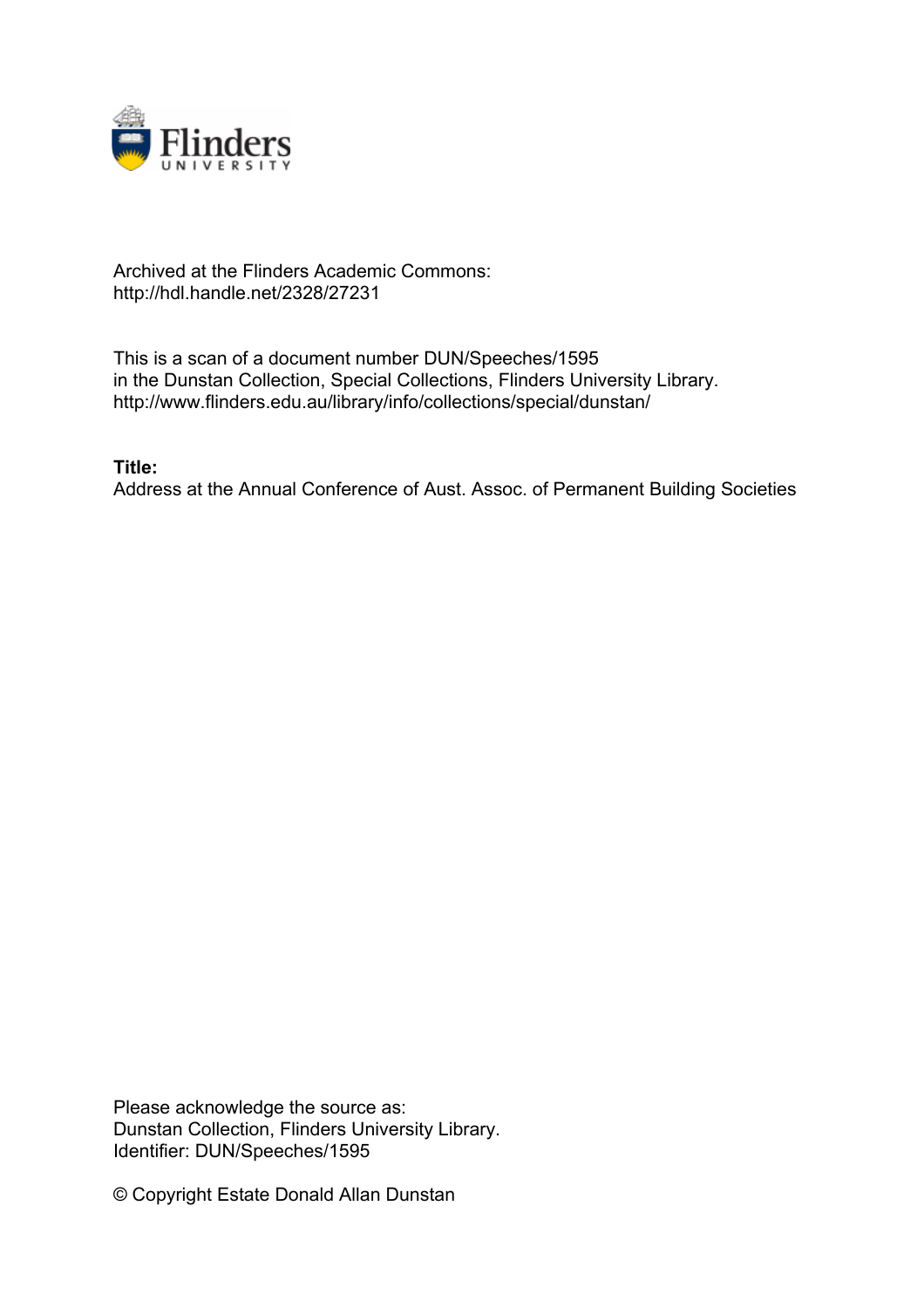### 1595

# ADDRESS BY DON DUNSTAN. PREMIER OF SOUTH AU5TRALIA. AT THE OPENING OF THE ANNUAL CONFERENCE OF AUST. ASSOC. OF PERMANENT BUILDING

SOCIETIES .

 $1/4/71$ .

MR. SORENSEN, MR. ADAMSON, LADIES AND GENTLEMEN: FEW AMBITIONS ARE MORE FUNDAMENTAL OR MORE WIDESPREAD AMONG AUSTRALIANS THAN THE DESIRE FOR HOME OWNERSHIP. OUR RATE OF HOME OWNERSHIP IS AMONG THE HIGHEST IN THE WORLD AND THERE IS NO LIKELIHOOD OF LESSENING IN THE DEMAND. "A PLACE OF OUR OWN" REMAINS PERHAPS THE MOST POTENT CONCEPT MOTIVATING THE YOUNG MARRIEDS, THE MIGRANTS AND THOSE AUSTRALIANS WHO DON'T ALREADY SPEND THEIR WEEKENDS BEHIND A LAWNMOWER OR A PAINTBRUSH. THE GROWTH OF THE NUMBER OF PERMANENT BUILDING SOCIETIES FROM 40 TO 150 BETWEEN 1963 AND LAST YEAR AND THE ANNUAL RATE OF LOANS ADVANCED FROM 32-MILLION DOLLARS TO 330-MILLION IN THE SAME PERIOD IS DRAMATIC PROOF OF THIS. FURTHER EVIDENCE IS THAT AS AN INDUSTRY YOUR TOTAL ASSETS HAVE NOW PASSED THE 1,000-MILLION LEVEL.

#### PAGE 2.

PRIVATE HOUSING IS, OF COURSE, OF BASIC CONCERN BOTH TO YOUR ASSOCIATION AND TO US AS A GOVERNMENT. THE STATE GOVERNMENT IS THE LARGEST SINGLE PROVIDER OF RESIDENTIAL HOUSING IN SOUTH AUSTRALIA THROUGH THE BUILDING PROGRAMME OF THE HOUSING TRUST AND THE LOAN OPERATIONS OF THE STATE BANK. AND NOT ONLY ARE WE BOTH DEEPLY INVOLVED IN HOUSING DEVELOPMENT, BUT IT SEEMS WE SHARE A CONCERN WITH THE FORM THAT DEVELOPMENT WILL TAKE. YOUR ORGANISERS , IN THE BACKGROUND INFORMATION TO THIS CONFERENCE WHICH THEY SENT TO ME, REFERRED TO A GREATER ROLE FOR BUILDING SOCIETIES IN THE SEVENTIES IN SLUM CLEARANCE, URBAN REDEVELOPMENT AND ESTABLISHMENT OF NEW CITIES. THIS IS THE KEY TO THE FUTURE OF PRIVATE HOUSING IN AUSTRALIA. THE TASKS OF ARCHITECTS, PLANNERS AND BUILDERS HAVE BECOME INFINITELY MORE COMPLEX IN THE HUNDRED OR SO YEARS SINCE THE FORMATION OF THE FIRST BUILDING SOCIETIES.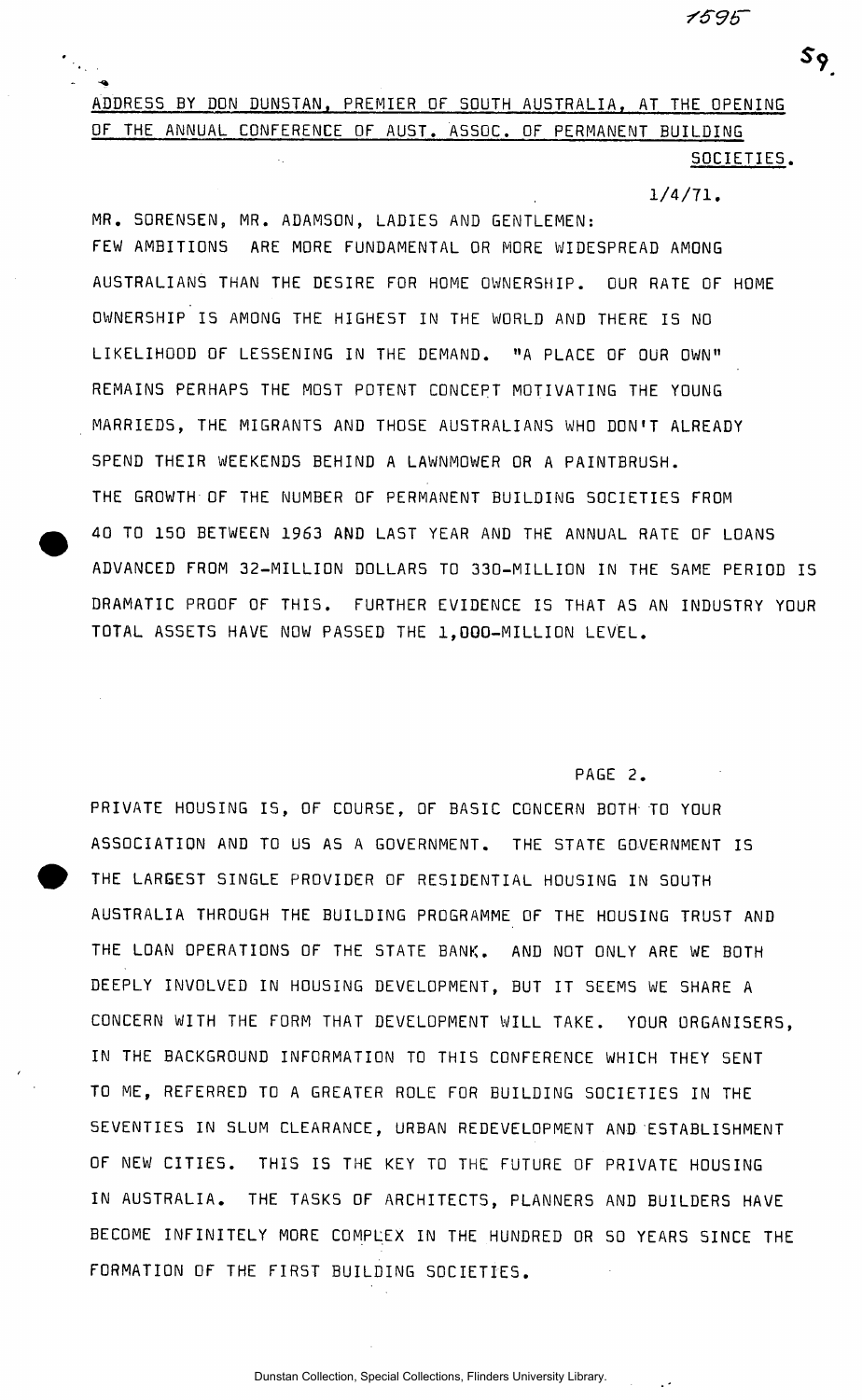IT IS NO LONGER ENOUGH FOR HOUSES TO BE BUILT AND NEW AREAS DEVELOPED SOLELY BY COMMERCIAL LAISSEZ-FAIRE WITH NO PLANNING GUIDELINES. PEOPLE TODAY DEMAND, AND RIGHTLY, THAT THEY LIVE IN AN ENVIRONMENT WHICH IS BOTH VISUALLY ATTRACTIVE AND SOCIALLY EFFICIENT. WE ALREADY LIVE IN THE MOST URBANISED SOCIETY IN THE WORLD, IN CITIES WHICH ARE CREATING - OR WHICH HAVE THE POTENTIAL FOR - PROBLEMS OF POLLUTION AND DISLOCATION ON AN UNPRECEDENTED AND HORRENDOUS SCALE . RIBBON DEVELOPMENT AND URBAN SPRAWL ARE TWO OF THE UGLIEST BUT UNFORTUNATELY MOST APPOSITE PHRASES WHICH CAN BE APPLIED TO AUSTRALIAN CITIES. IN ADELAIDE IT IS NOW CLEAR THAT PEOPLE ARE NOT PREPARED TO ACCEPT AN ENDLESSLY SPRAWLING CITY . THERE WILL BE FURTHER HOUSING DEVELOPMENT TO THE NORTH AND SOUTH OF THE METROPOLITAN AREA AS IT STANDS BUT I BELIEVE IT WILL BE WITHIN ALREADY OBSERVABLE LIMITS. I FORESEE, COMBINED WITH CONSOLIDATION OF DEVELOPMENT IN OUTER METROPOLITAN AREAS , AN INCREASING DEMAND FOR OVERALL, INTEGRATED MODERN INNER-CITY DEVELOPMENT.

#### PAGE 4.

PAGE 3.

WE HAVE, TOO, ALREADY ENTERED A PERIOD IN WHICH NEW TECHNOLOGIES WILL OFFER DESIGNERS AND BUILDERS TREMENDOUS SCOPE IN APPLYING NEW MATERIALS AND METHODS TO HOUSING PROBLEMS. IT WILL BE THEIR TASK, AND CHALLENGE, TO ENSURE THAT THESE NEW METHOD-OLOGIES ARE USED IN WAYS WHICH RELATE TO THE NEEDS OF THE PEOPLE WHO WILL LIVE IN THEIR PRODUCTS. A HOUSE MUST BE MUCH MORE THAN MERELY "A MACHINE FOR LIVING IN". FOR INSTANCE, ONE OF THE MOST UNFORTUNATE CONCOMITANTS OF DEVELOPMENT HAS BEEN A LOSS OF PRIVACY. PLANNERS MUST GIVE ATTENTION TO APPLYING NEW TECHNIQUES IN WAYS WHICH WILL ENABLE PEOPLE TO ESCAPE FROM OTHERS WHEN THEY WISH AND TO BE WITH OTHERS WHEN THEY WISH AND IN WHICH THE QUALITY OF FAMILY LIFE CAN BE ENHANCED.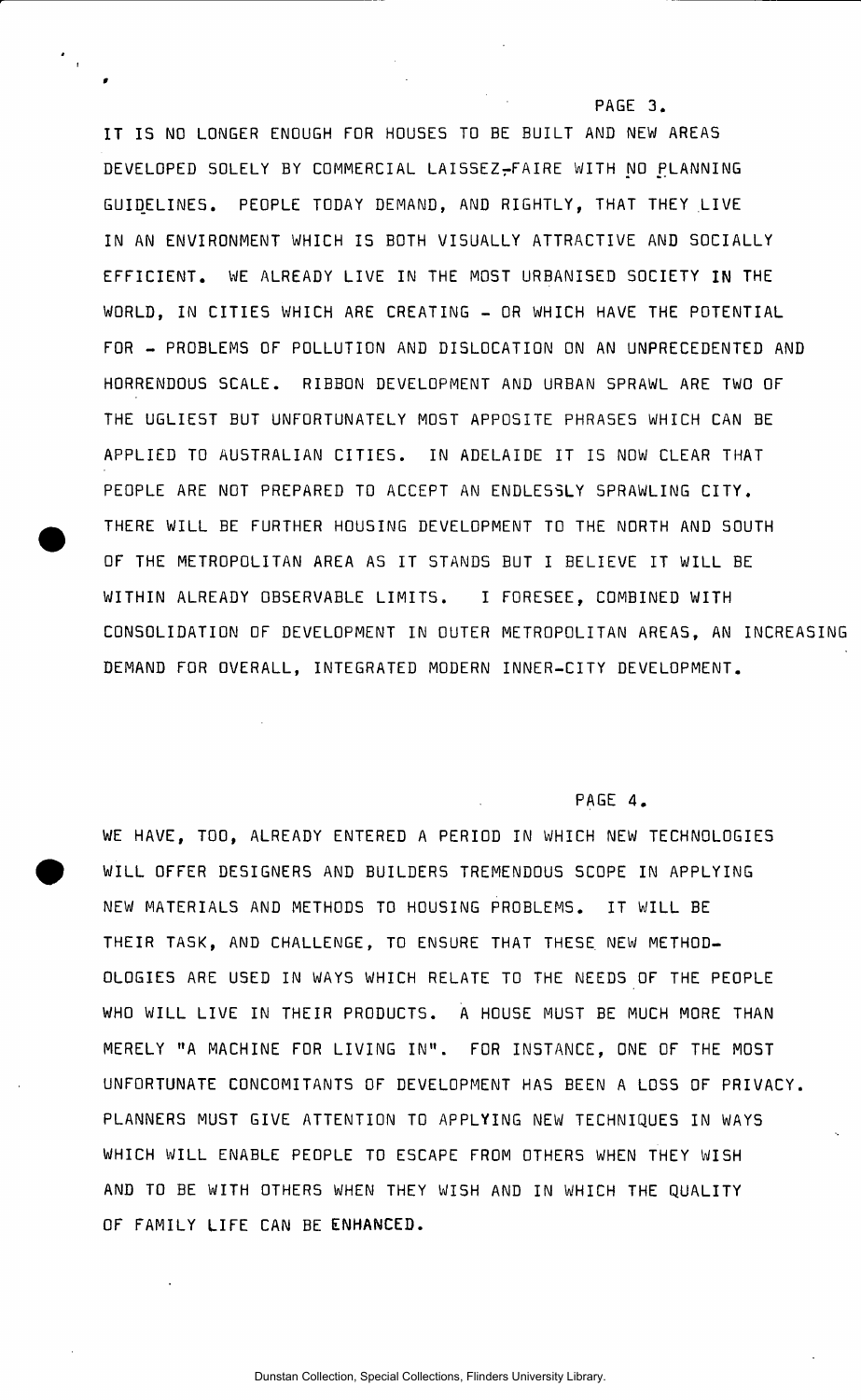IT IS IMPERATIVE THAT CONSIDERATION SHOULD BE GIVEN TO THESE MATTERS BY ARCHITECTS AND BUILDERS AND THAT WE MUST DO MORE IN AUSTRALIA TO ENCOURAGE A SPIRIT OF ARCHITECTURAL ADVENTURE. THIS DOES NOT MEAN COMMITTING OURSELVES TO THE.CONSTRUCTION OF GRANDIOSE AND DYSFUNCTIONAL OPERA HOUSE AND STADIA BUT RATHER IT IMPLIES OFFERING AUSTRALIANS A CHOICE BEYOND A TAKE-IT-OR-LEAVE-IT BUNGALOW IN A DISTANT AND DUSTY SUBURB. THIS IS AN AREA IN WHICH THE BUILDING SOCIETIES CAN PLAY A VERY CONSTRUCTIVE ROLE, FOR DECISIONS YOU TAKE ON ALLOCATION OF LOAN FUNDS CAN EXERCISE A PROFOUND INFLUENCE ON THE DIRECTIONS TO BE TAKEN. THE TRADITIONAL BUNGALOW MID AN ALLOTMENT IN AN OUTER SUBURB VARYING ONLY MARGINALLY FROM ITS NEIGHBOUR NOT ONLY CONTRIBUTES TO THE DRAB CONFORMITY SO EFFECTIVELY SATIRISED BY ROBIN BOYD AND BARRY HUMPHRIES BUT DEVELOPMENTS OF THIS KIND - ALTHOUGH CHEAP FOR THE BUILDERS AND DEVELOPERS - IMPOSE GREAT BUDGETARY PROBLEMS ON GOVERNMENTS AND LOCAL AUTHORITIES .

 $\mathcal{L}$ 

#### PAGE 6.

PAGE 5.

THEY ARE EXPENSIVE IN TERMS OF CRECHES, SCHOOLS, TRANSPORT, WATER AND OTHER SERVICES WHICH MUST BE PROVIDED. ONCE AGAIN TOO LITTLE ATTENTION HAS BEEN GIVEN TO THESE FACTORS IN THE PAST. THE COMMONWEALTH-STATE HOUSING AGREEMENT, THE STRUCTURE OF STATE GOVERNMENT BUDGETS AND MONEY ADVANCED TO BUILDING SOCIETIE S THEMSELVES DO NOT RELATE SUFFICIENTLY TO OVERALL COMMUNITY COSTS. IN SOUTH AUSTRALIA THE GOVERNMENT INTENDS TO FACE THESE ISSUES AS FAR AS IT CAN AND TO PRODUCE PLANNING SCHEMES WHICH WILL INVOLVE REDEVELOPMENT OPPORTUNITIES ATTRACTIVE TO PRIVATE DEVELOPERS, BUILDERS, ARCHITECTS AND HOME OWNERS ALIKE. THEY WILL INCLUDE NOT ONLY TOWER UNITS BUT WALK-UP FLATS , CLUSTER HOUSING AND PATIO HOUSING ALL WITH THE INTENTION OF GIVING THE HOME BUYER A CHOICE WHICH, TOO FREQUENTLY, HE HAS LACKED IN THE PAST.